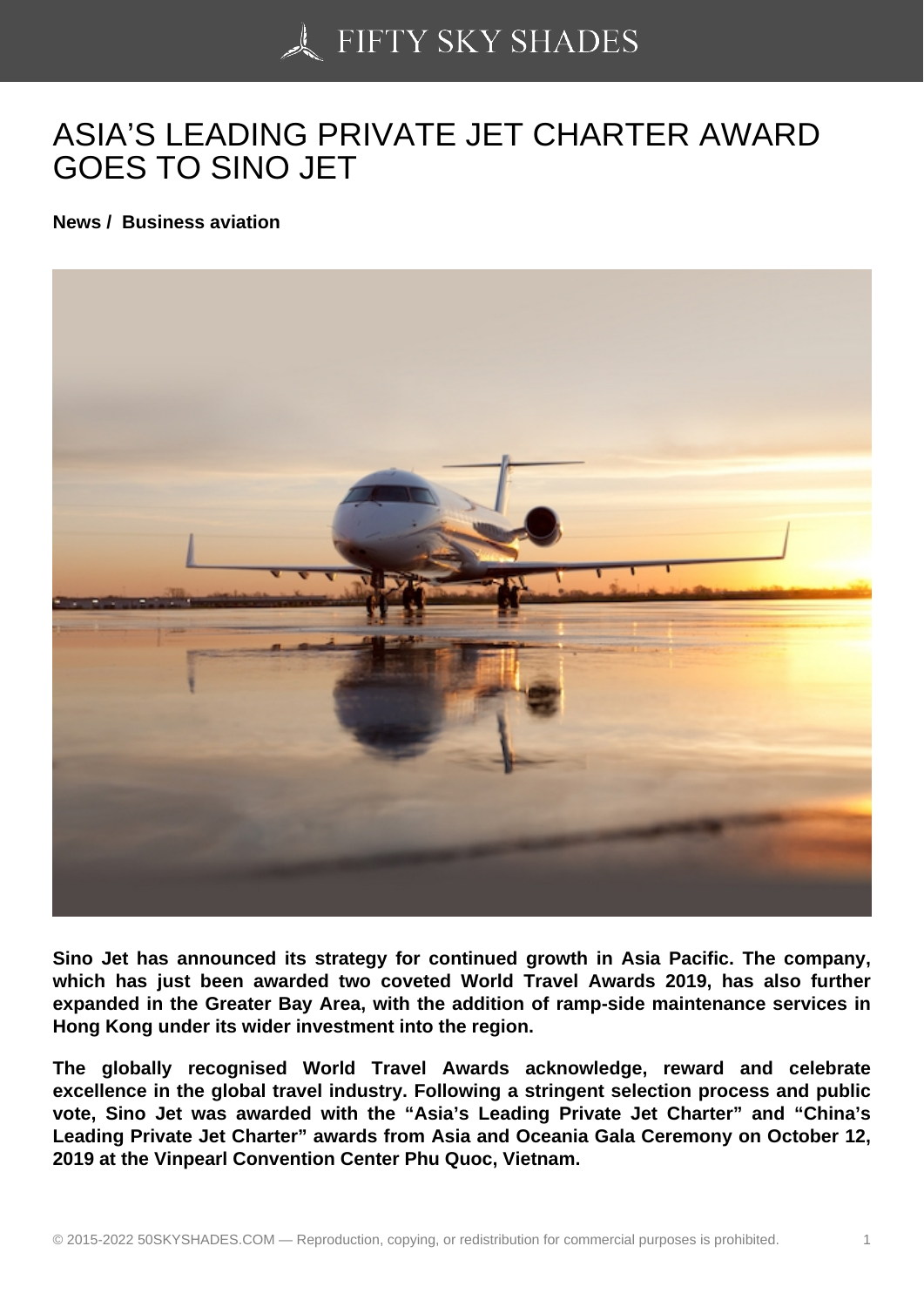

Ms. Jenny Lau, Group President, Sino Jet said, "We are honoured to receive the WTA Awards which recognise of our commitment and determination to provide best-in-class services and the industry's highest safety standards. Investment into our skilled professionals, particularly engineers, and to expanding Sino Jet's geographic presence remains key. We continue to strengthen our service portfolio, and we are now further expanding to second and third tier cities in China. This market is also very strong for our personalised travel experiences and entrepreneurs' network, which is delivered through our sister company, GEOSTAR."

A key focus for "Asia's fastest growing operator" is to further enhance its maintenance capabilities in Hong Kong. Having hired several of the region's highly skilled engineers from major global airlines, Sino Jet is well placed to deliver end-to-end ramp-side maintenance services to its clients. "The time-saving we can now deliver to our clients presents a significant competitive advantage. With the increasing investment in maintenance office at HKBAC, Sino Jet is able to deliver Hong Kong's most efficient management services to our clients. Our ability to keep the fleet in the air, safeguarding asset stability for our clients, has earned us a position of strength and trust in the market. We are proud to receive recognition of this by the WTA." said Jim Markel, Chief Operating Officer at Sino Jet.